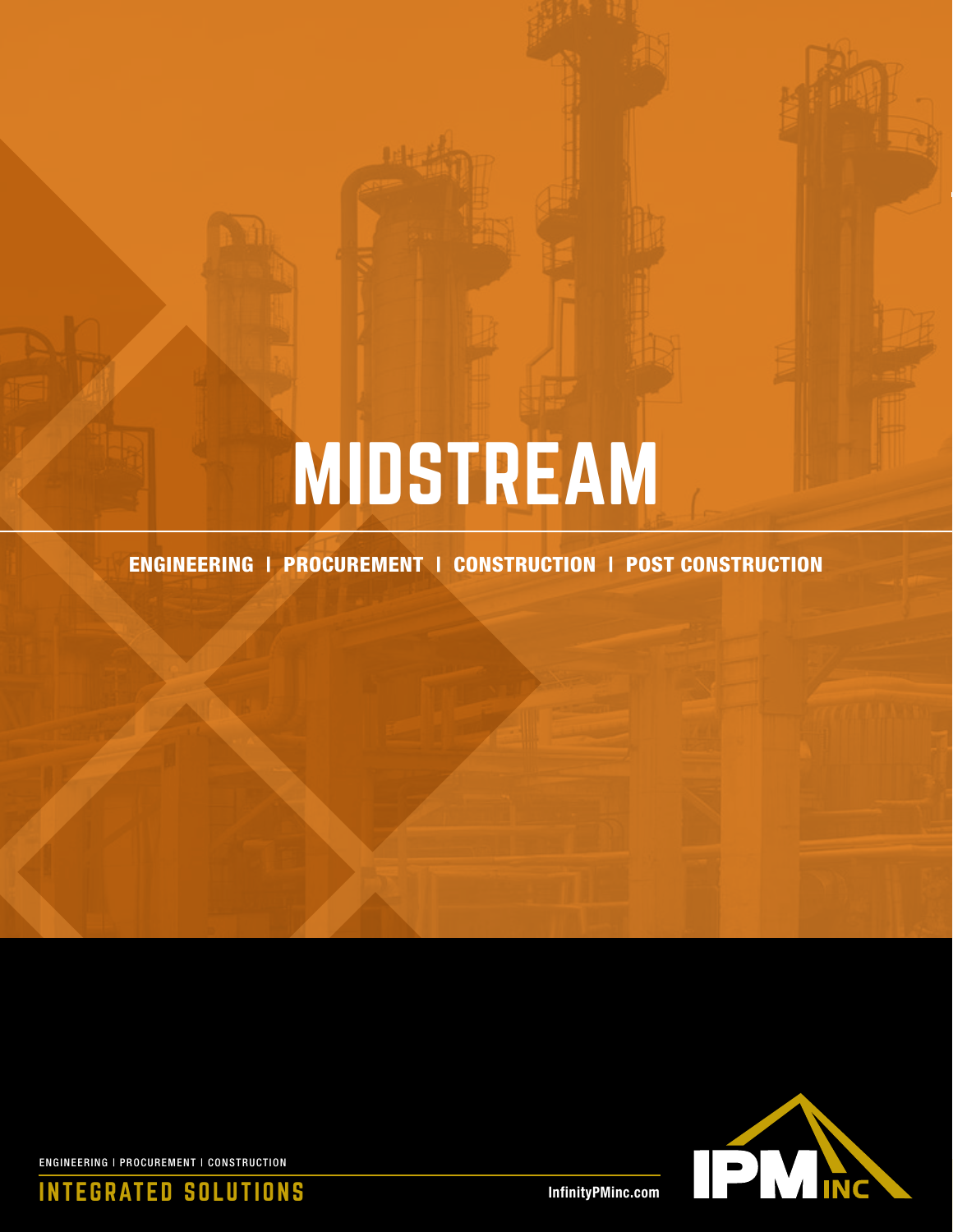

### **SATISFACTION**

IPM earns repeat business through excellence in communication, quality, and flexibility as we provide Integrated Solutions to our valued clients.

As a single point of contact, IPM's Project Manager will streamline the design and construction phases of each project, ensuring that all interfaces are integrated effectively.

Our commitment to quality in every solution extends from high-level mechanics down to the key details of every project, large or small.

Across decades, our personnel have cultivated relationships with owners, operators, suppliers, and contractors allowing IPM to offer a full range of Integrated Solutions.

IPM prides itself on being flexible and tailoring solutions to the needs of its clients.

From one client: "IPM aims to please and does work the way we want it."

### SCOPE OF SERVICES

#### Project Development Scope Development

- TIC Estimates
- Project Scheduling
- Engineering Studies
- FEL / Stage-gate process

#### Procurement

- Purchasing
	- Expediting
	- Bid Tabs
	- Vendor Drawing Reviews
	- Surveillance
	- Quality Assurance

#### Construction Management

- Construction Managers
- Quality Control
- Safety Consultants
- Schedulers & Planners
- Seconded Personnel

### Post Construction

- Checkout / Commissioning
- Field Verification Walk-Down
- As-Built Drawings
- Reliability & Maintenance Projects
- Turnaround Support

- Electrical / Instrumentation / Controls

Engineering & Design - Project Management

- Process - Civil-Structural - Mechanical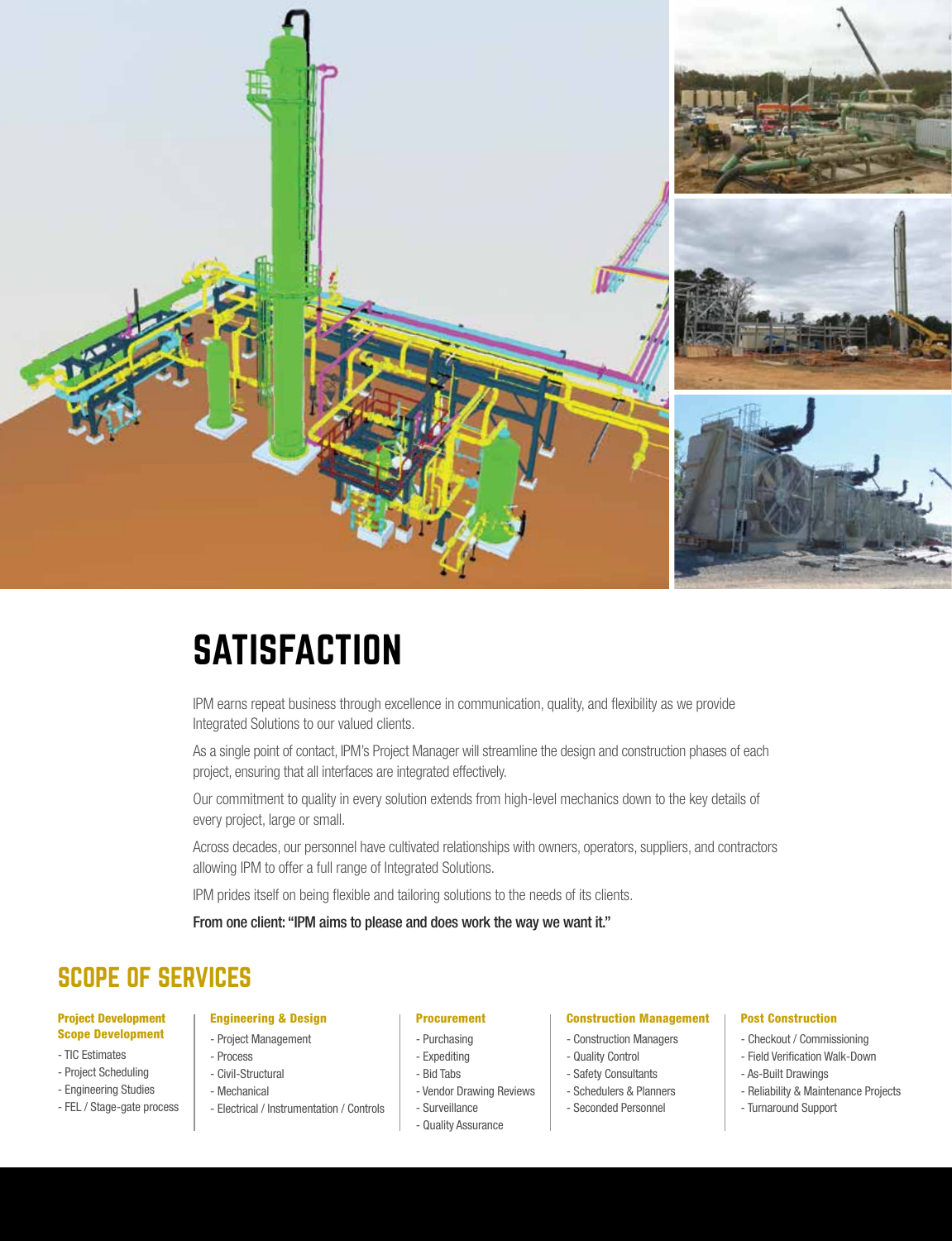

# SAFETY FROM EVERY ANGLE

IPM has maintained an exemplary safety record since the company's inception in 2007 – we build it safely, to last. The project team is focused on achieving zero safety incidents on every project. IPM is a consistent recipient of best-in-class safety awards and proud of its reputation in the industry.

### OFFERING CLIENTS SOLUTIONS AND SAFETY TO ACHIEVE THE PINNACLE OF PRODUCTION.

IPM's safety and quality mindset meets or exceeds our clients' expectations. We ensure each project's priority is safety, without compromising for the sake of budget or schedule.

IPM maintains excellent ratings with third-party safety verification agencies

### CORPORATE SAFETY AND STANDARDS

### **Certification**

- "A" Rated safety program registered with ISNetworld

### **Training**

- Safety Award: Safety excellence through training presented by Safety Council of East Texas

### Achievement

- Safety Award: No Lost Time presented by Safety Council of East Texas

#### Recognition

- Safety Award: For Achieving Zero Incident Rate presented by Safety Council of East Texas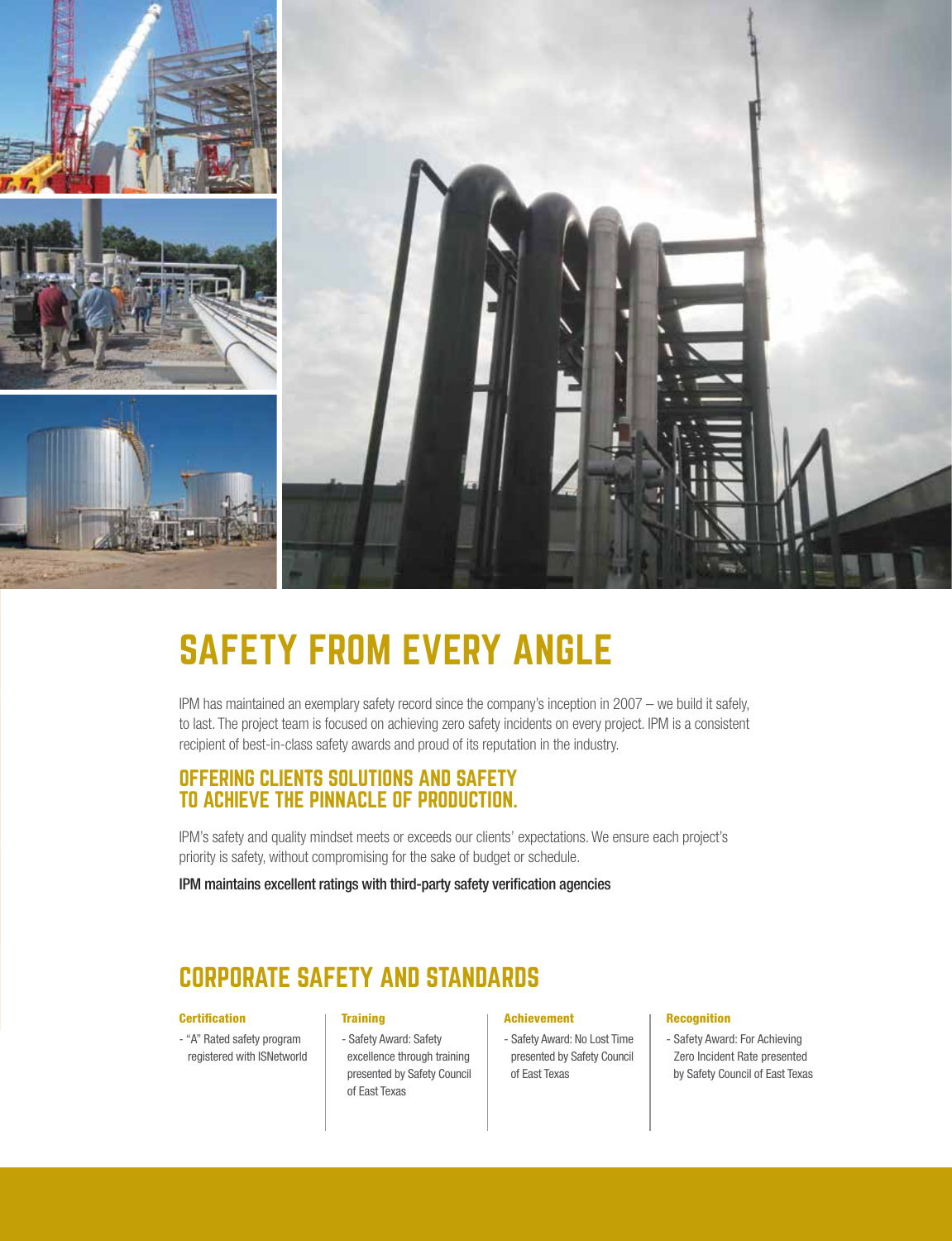

# ENGINEERING SOLUTIONS

### FOUNDATIONS

STRUCTURAL STEEL PROCESS SIMULATIONS PROCESS HYDRAULICS RELIEF VALVE STUDIES REVAMPS / UPGRADES MODULARIZATION OSBL DETAILED DESIGN CUSTODY TRANSFER

PRODUCT STORAGE

TIC ESTIMATING

SCHEDULING / COST CONTROLS

IPM's foundation is the experience and productivity of its employees. IPM's team of engineers possess a diverse skill set obtained through decades of experience in different corners of the industry.

Staff members have an average experience range exceeding 20 years. More than two-thirds of our engineering staff maintain PE licenses in multiple states.

Exceedingly responsive to our clients, IPM's engineers and designers have experience in a broad range of professional services in the Midstream Industry:

*Process simulation, plant layout, equipment specification, PSV studies, instrument sizing, controls programming, P&ID development, civil and structural design.*

IPM has the experience, practical knowledge, and diverse skills required to take your projects from conception to completion.

### PROJECT PROFILE: COMPRESSOR STATION

*Project Type: Engineering, Procurement, Construction Location: West Virginia*

- Compressor skids
- Compression building
- Filtration
- Dehydration - MCC building
	- Slug catcher - VRU
- Bulk storage
- Interconnecting pipe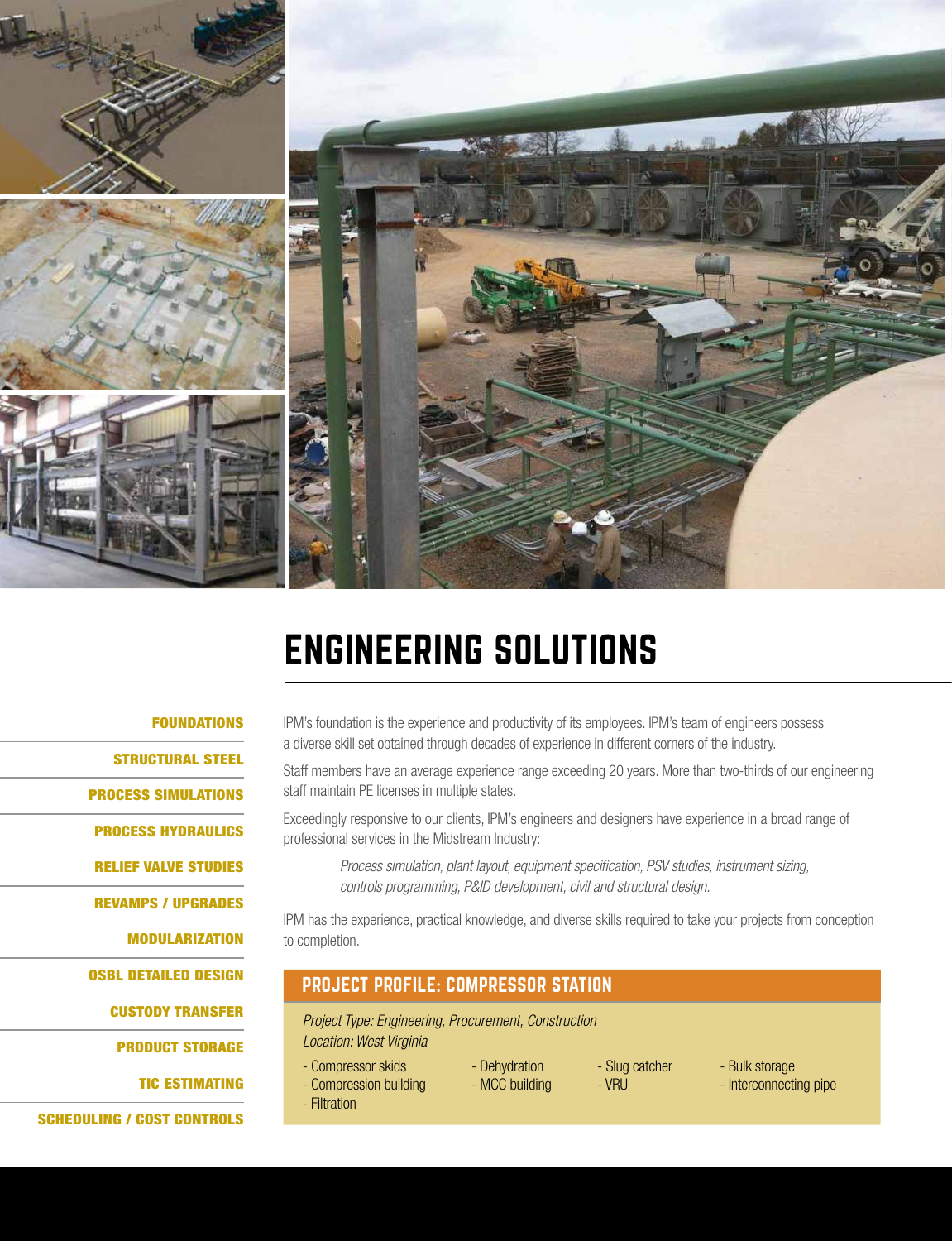

# PROCUREMENT SOLUTIONS

### TECHNICAL SPECIFICATIONS

DATA SHEETS

REQUEST FOR QUOTE PACKAGES

BID TAB EVALUATIONS

TERMS & CONDITIONS

PURCHASE ORDERS

EXPEDITING

VENDOR DRAWING REVIEWS

VENDOR SURVEILLANCE

**LOGISTICS** 

For procurement operations, IPM's purchasing services cover fabricated materials, process modules, equipment and bulk materials. In addition to specialty support services, the firm coordinates requests for vendor quotes along with technical and commercial bid evaluations. Clients can also benefit from IPM's expediting, shop surveillance, quality assurance / inspection services and logistics.

IPM's requisitioning procurement process is handled directly by our engineers so the firm's specifications are converted precisely and cost-effectively into equipment and materials that will bring operable, reliable process units to our clients.

IPM is committed to minimizing overhead in order to keep costs manageable for our clients: IPM works to produce top quality Procurement Solutions for our partners at a reasonable cost.

### PROJECT PROFILE: MERCURY GUARD BED & FILTERS

**Project Type: Engineering, Procurement, Construction Support** *Location: Texas*

- Design and procurement of mercury guard bed and filters Foundations
	-
- Design and fabrication of platforms for compression and filters Instrumentation/Electrical/Controls
	-
- PSV evaluations Construction support and RFIs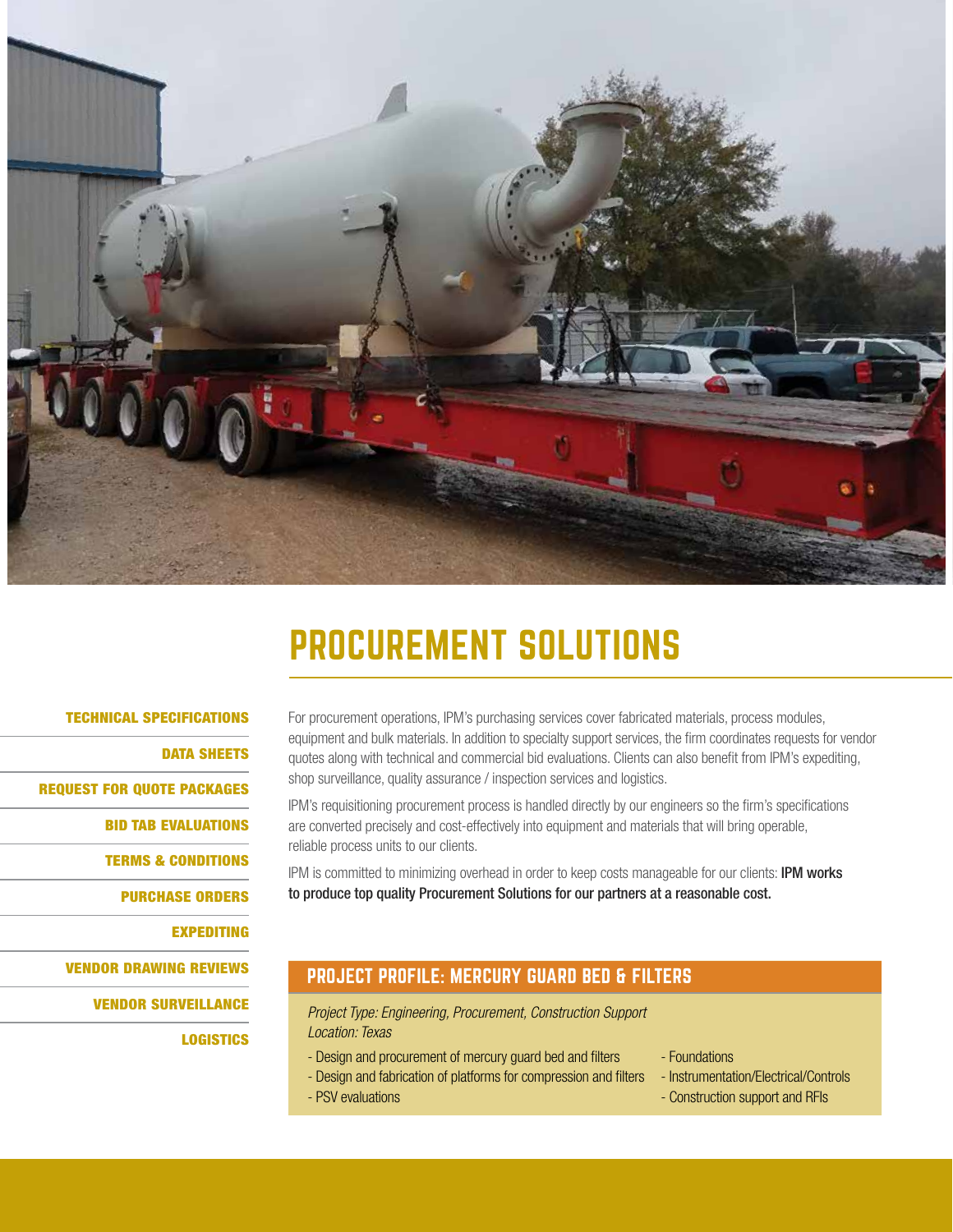

# CONSTRUCTION SOLUTIONS

### TURN-KEY PROJECTS

CONSTRUCTION BID PACKAGES

SCHEDULING & COST CONTROLS

QUALITY CONTROL

INSPECTION

CONSTRUCTION MANAGERS

SAFETY CONSULTANTS

FIELD SUPPORT

RFI RESOLUTION

Essential elements of the detailed design must be addressed in every phase of construction.

IPM's team of engineers, project managers, designers, and site managers form a concrete foundation, bringing extensive, combined experience to every project through the construction phase. IPM's priority is safety during construction: our track record is exemplary, and the firm has received annual awards recognizing our training and commitment to the highest safety standards. The entire team is focused on zero safety incidents throughout the project.

Drawing on our individual employees' decades of excellence in the field, IPM cultivates professional relationships with construction contractors for our clients' benefit. IPM maintains an extensive roster of industry partners to ensure all facets of construction are fully-covered and fully-executed to our clients' satisfaction.

### PROJECT PROFILE: AMINE UNIT RELOCATION

*Project Type: Engineering, Procurement, Construction & Turnaround Planning Location: From Colorado to Louisiana*

- Installation into a brownfield facility
- Tie-ins to existing plant
- Pipe rack and pipe bridge design
- PSV evaluations
- Modular and stick-built construction
- MCC building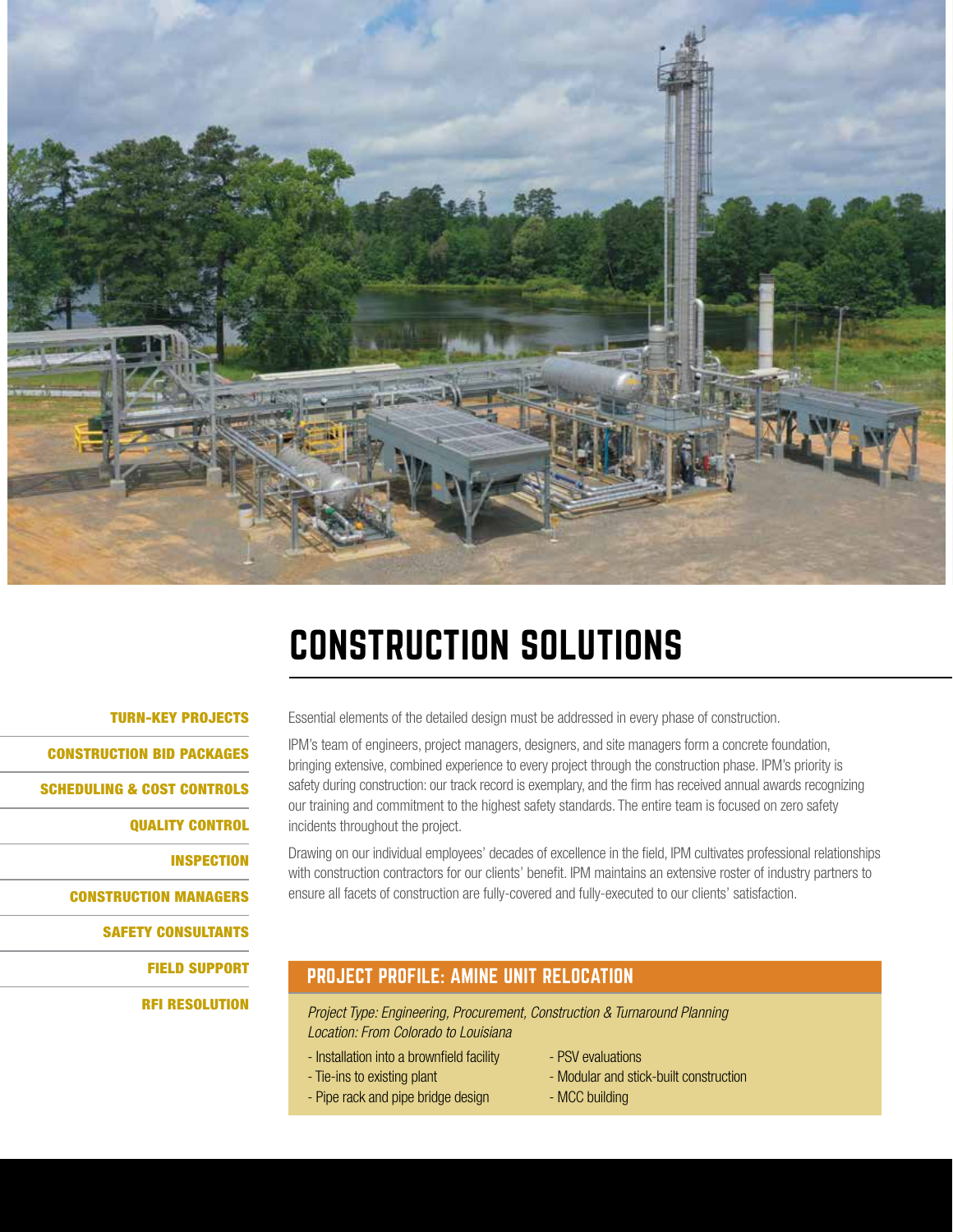

# POST CONSTRUCTION SOLUTIONS

### INSTRUMENT CHECKOUT

LOOP CHECKS

PLANT COMMISSIONING

ADVISORY STARTUP ASSISTANCE

OPERATION PROCEDURES

OPERATOR TRAINING

AS-BUILT DRAWINGS

FIELD VERIFICATION WALK-DOWN

RELIABILITY PROJECTS

MAINTENANCE PROJECTS

Completion is another aspect of IPM's integrated approach: post-construction services ensure every expectation is met ahead of the transition and turnover of the final product.

Within our comprehensive capabilities, planning for a project's startup begins early, looking ahead to whatever challenges and opportunities may arise. Some work begins only when construction ends, and IPM is ready to incorporate those duties into its efforts on behalf of a client – quality work, within budget, and built safely to last. Even when the "final" checklist is complete, IPM's employees stay attentive, keeping communication lines open, checking-in and following-up as we stand behind our work.

Every job is positioned for future expansion and efficient maintenance operations in years ahead, and we aspire for our client-relationships to continue past individual efforts. We are as focused on a client's lasting impression as we are on the first, and the work we complete today is the foundation for future opportunities.

### PROJECT PROFILE: CRYO TURNAROUND PROJECTS

*Project Type: Engineering, Procurement, Construction Location: Louisiana*

- Compressor scrubber addition

- TEG unit addition - Pipe bridge

- Trim reboiler optimization
- Exchanger bypasses
- Line reroutes for optimization
- Construction scope writeups
- Total installed cost estimates

### INTEGRATED SOLUTIONS